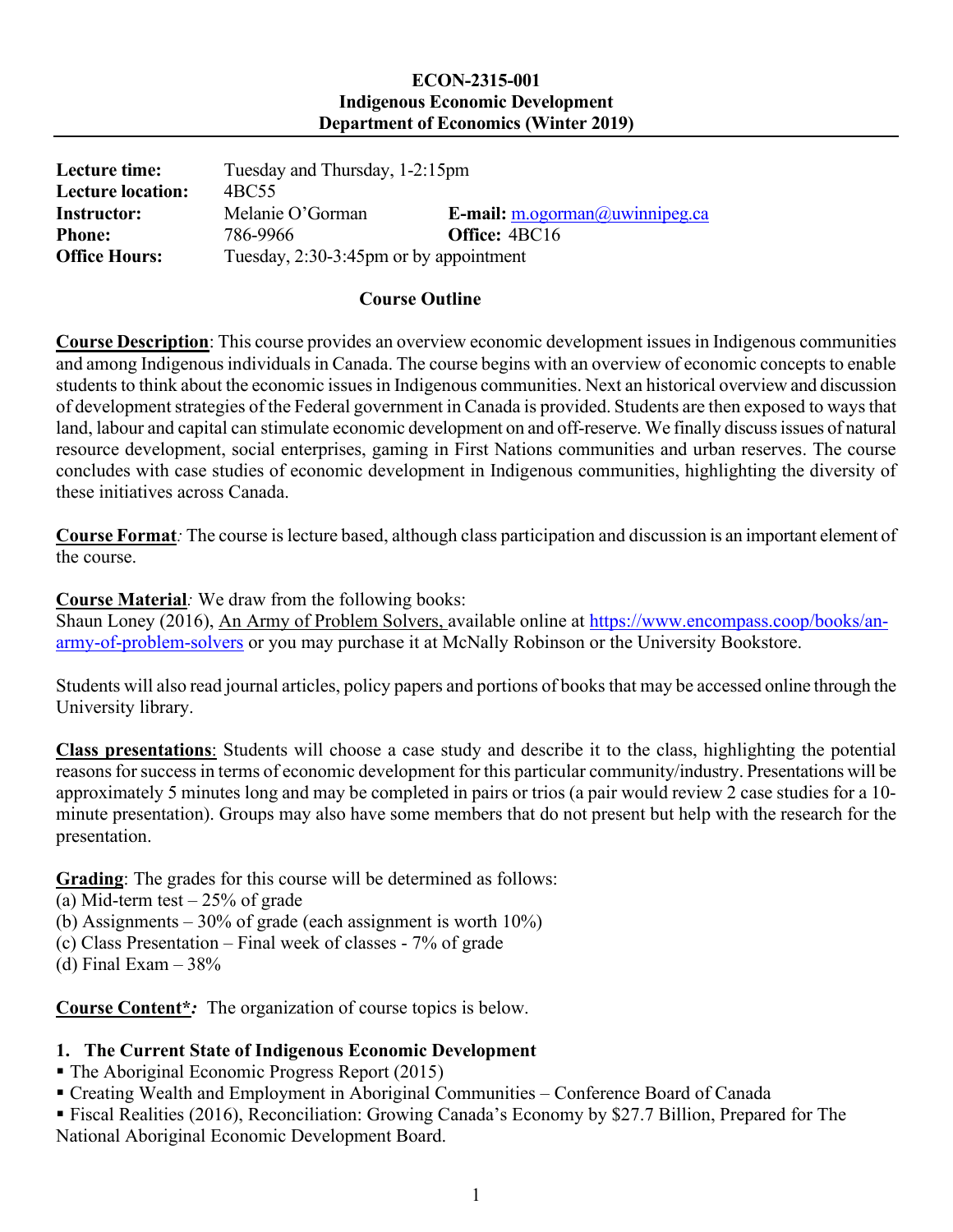## **2. Historical Overview of First Nations, Métis and Inuit Economies**

Course notes

# **3. Alternative Models of Economic Development**

 Gerald Taiaiake Alfred, "Colonialism and State Dependency", Journal de la santé autochtone, novembre 2009.

 Wuttunee, Wanda. 2004. "Measuring Our Success Our Own Way," Living Rhythms: Lessons in Aboriginal Economic Resilience and Vision. Montreal and Kingston: McGill-Queen's University Press. PP. 18-28.

Loxley, John. "Alternative Strategies of Community Economic Development," in Aboriginal, Northern, & Community Economic Development: Papers and Retrospectives, 2010

 Loizides, St. and W. Wuttunee, "Creating Wealth and Employment in Aboriginal Communities", Conference Board of Canada (April 2005).

 Canadian Council for Aboriginal Business. "Community and Commerce: A Survey of Aboriginal Economic Development Corporations," 2011 http://www.ccab.com/uploads/File/Community-and-Commerce-Final-Report.pdf

 Cynthia Chataway, "Successful Development in Aboriginal Communities: Does it Depend upon a Particular Process," Journal of Aboriginal Development (2002) 3: 76-88

 Sara Wray Enns (2018), Community Economic Development in Manitoba: Theory, History, Policy, and Practice – CCPA.

 David Newhouse (2004), "The Challenges of Aboriginal Economic Development in the Shadow of the Borg", Journal of Aboriginal Economic Development, Vol 4(1).

# **4. Federal Indigenous Economic Development Strategies**

 Government of Canada. *Federal Framework for Aboriginal Development.* Minister of Indian Affairs and Northern Development and Federal Interlocutor for Métis and Non-Status Indians. Ottawa, 2009. www.aincinac.gc.ca

 Wuttunee, Wanda and Fred Wien. 2008. "Have We Made Any Progress in the Struggle to Make First Nation Poverty History? A 40-Year Perspective," *Journal of Aboriginal Economic Development* 6(2)

 Standing Senate Committee on Aboriginal Peoples. "Sharing Canada's Prosperity: A Hand Up, Not a Handout," March 2007 http://www.parl.gc.ca/Content/SEN/Committee/391/abor/rep/rep06-e.pdf

# **5. Sources of Income: Land, Labour and Capital**

a. Land

 C Alcantara, Certificates of Possession and First Nations Housing: A Case Study of the Six Nations Housing Program, Canadian Journal of Law and Society, 2005.

 Graben, Sari, Lessons for Indigenous Property Reform: From Membership to Ownership on Nisga'a Lands (2014). (2014) 47 U.B.C. L. Rev. 399. Available at SSRN: http://ssrn.com/abstract=2514354

 Brian Egan and Jessica Place, "Minding the gaps: Property, geography, and Indigenous peoples in Canada", Geoforum 44 (2013) 129–138.

**Dempsey, J., K. Gould, and J. Sundberg. 2011. Changing land tenure, defining subjects: neoliberalism and** property regimes on Native reserves. In Rethinking the Great White North: Race, Nature and the Historical Geographies of Whiteness in Canada, A. Baldwin, L. Cameron, and A. Kobayashi (eds.), UBC Press.

 James C. Saku (2002), "Modern Land Claim Agreements and Northern Canadian Aboriginal Communities", World Development, 30(1): 141–151.

 Ian Keay and Cherie Metcalf (2011), "Property Rights, Resource Access, and Long-Run Growth", Journal of Empirical Legal Studies, Volume 8, Issue 4, pp. 792–829.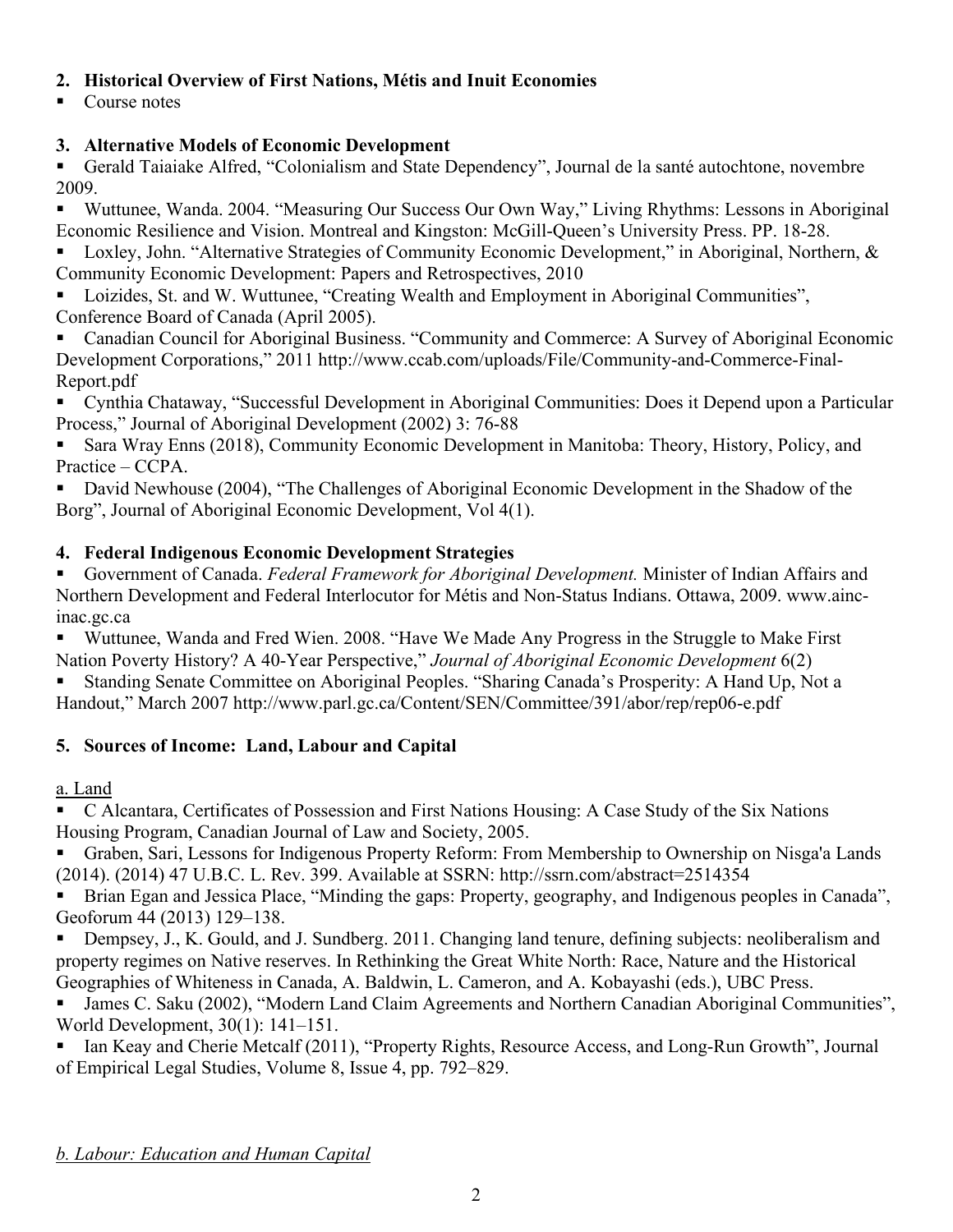Pendakur, Krishna and Ravi Pendakur. 2010, "Aboriginal Incomes in Canada 1995-2005," Canadian Public Policy.

 Truth and Reconciliation Commission of Canada (2015), Honouring the Truth, Reconciling for the Future: Summary of the Final Report of the Truth and Reconciliation Commission of Canada.

 Marie Battiste and Jean Barman,eds, *First Nations Education in Canada: The Circle Unfolds*, Vancouver: UBC Press, 1995.

 Andrew Sharpe and Jean-Francois Arsenault (2009), "Investing in Aboriginal Education in Canada: An Economic Perspective", CPRN Research Report, Centre for the Study of Living Standards.

 George Akerlof and Rachel Kranton (2000), "Economics and Identity", Quarterly Journal of Economics, 115(3): 715-753.

 Paul Berger (2002), "Adaptations of Euro-Canadian Schools to Inuit Culture in Selected Communities in Nunavut", Paper presented to the Annual Meeting of the Arctic Research Consortium of the U.S.

 Paul Berger (2009), Inuit Language, Culture, and Parental Engagement in Schooling in One Nunavut Community, Canadian Journal of Native Education, 32(1): 73.

■ Dennis McPherson, "Indigeneity in Education: A By-product of Assimilation?", Vol. 379, Indigenous Philosophies and Critical Education: A READER (2011), pp. 157-166.

## c. Capital: Entrepreneurship

TD Bank, "Estimating the Size of the Aboriginal Market in Canada," June 2011 -

http://www.ccab.com/uploads/File/TD-Economics---Estimating-the-Size-of-the-Aboriginal-Market.pdf

 Dubois, Alison, Wanda A. Wuttunee and John Loxley, 2002, "Gambling on Casinos," Journal of Aboriginal Economic Development

 Robert B Anderson, Robert J Giberson (2003), Aboriginal Entrepreneurship and Economic Development in Canada: Thoughts on Current Theory and Practice, in Curt H. Stiles, Craig S. Galbraith (ed.) Ethnic Entrepreneurship: Structure and Process (International Research in the Business Disciplines, Volume 4) Emerald Group Publishing Limited, pp.141 – 167.

 Robert B. Anderson (1997), World Development, Corporate/indigenous partnerships in economic development: The first nations in Canada, 25(9): 1483–1503.

 Jean-Michel Beaudoin (2011), "A comparison of Aboriginal and non-Aboriginal entrepreneurs in the Quebec forestry sector", International Journal of Small Business and Entrepreneurship, 12(1).

 LH Ketilson, "Partnering to Finance Enterprise Development in the Aboriginal Social Economy", Canadian Public Policy, 2014.

 R Cote (2012), "Networks of advantage: Urban Indigenous entrepreneurship and the importance of social capital", Thompson Books.

# **6. Social Enterprise Development**

An Army of Problem Solvers - Shaun Loney

# **7. Natural Resource Development on First Nations, Métis and Inuit lands**

 James Waldram, As Long as the River Runs: Hydroelectric Development and Native Communities in Western Canada. Winnipeg: University of Manitoba Press, 1988.

 Loney, M. (1995). Social problems, community trauma and hydro project impacts. Canadian Journal of Native Studies, 15(2), 231-254.

 Neckoway, R. (2005). Electric beads and our dam future: hydroelectric development on Cree territory. *Emisferica*, 2.1. [http://hemi.nyu.edu/journal/2\\_1/necaway.html](http://hemi.nyu.edu/journal/2_1/necaway.html)

 Ken S. Coates (2015), "Sharing the Wealth: How resource revenue agreements can honour treaties, improve communities, and facilitate Canadian development", MacDonald-Laurier Institute – Aboriginal Canada and the Natural Resource Economy Series.

Ken S. Coates (2016), "First Nations Engagement in the Energy Sector in Western Canada", Report prepared for the Indian Resource Council.

Walter and Duncan Gordon Foundation. 2007. Freedom to Choose: Natural Resource Revenues and the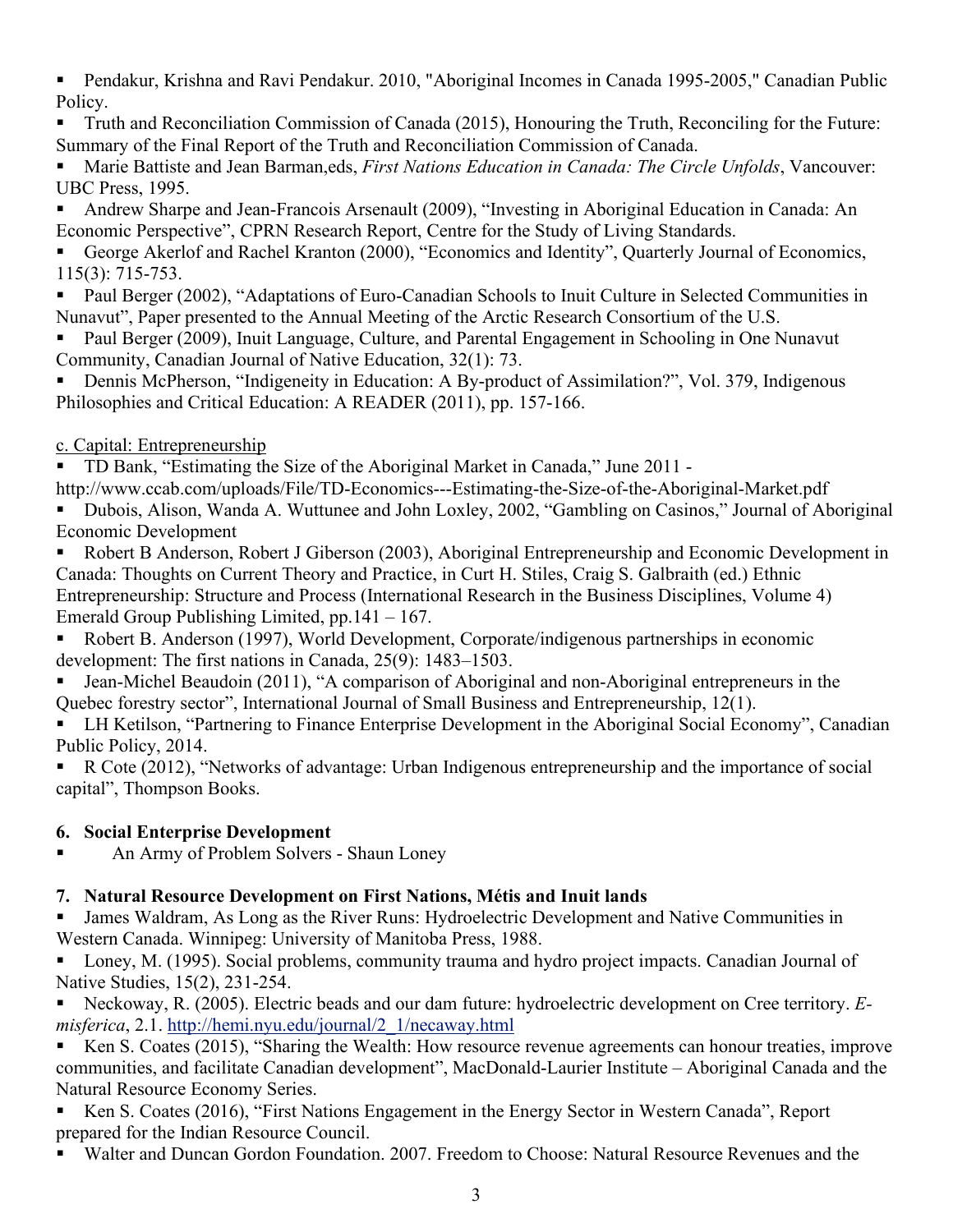Future of Northern Communities. Report of the 2007 Northern Policy Forum. Fort Good Hope, NWT. June 4-6. <http://www.gordonfn.org/northernpolicyforum.cfm?cp=97>

## **8. First Nations Gaming**

- First Nations Gaming in Canada Yale Belanger (on reserve)
- Gambling Problems in First Nations and Inuit Communities of Québec. A BRIEF STATUS REPORT, Institut National de Sante Publique du Quebec (2010).
- "Independent Correlates of Reported Gambling Problems Amongst Indigenous Australians", Matthew Stevens and Martin Young, Social Indicators Research, Vol. 98, No. 1 (August 2010), pp. 147-166
- Jill Oakes (2004), Gambing and Problem Gambling in First Nations Communities, OPGRC FINAL REPORT.

## **9. Urban Issues**

 O'Sullivan, Urban Economics, Chapters 6 (Urban land rent), Chapter 7 (Land-use patterns) and Chapter 14 (Why is Housing Different?)

 Loxley, John, 2000, 'Aboriginal Economic Development in Winnipeg' [http://hdrnet.org/342/1/Loxley\\_Eng.pdf](http://hdrnet.org/342/1/Loxley_Eng.pdf)

- Evelyn Peters (2007), Urban Reserves, Draft prepared for the National Centre for First Nations Governance.
- Calvin Hanselmann and Roger Gibbins, "Another Voice Is Needed: Intergovernmentalism in the Urban Aboriginal Context" in M. Murphy (2003), *Reconfiguring Aboriginal-State Relations*.
- Frances Abele and Katherine Graham (2011), "What Now? Future Federal Responsibilities Towards Aboriginal People Living in Cities", Aboriginal Policy Studies, Vol. 1, no. 1, pp. 162-182
- Katherine A.H. Graham and Evelyn Peters (2002), Aboriginal Communities and Urban Sustainability, Canadian Policy Research Networks, Discussion Paper F/27.
- Holli Poholka (2017), First Nation Successes: Developing Urban Reserves in Canada, M.A. thesis, School of Urban and Regional Planning, Department of Geography and Planning, Queen's University.

 Tom Flanagan and Lee Harding (2017), Treaty Land Entitlement and Urban Reserves in Saskatchewan: A Statistical Evaluation. Frontier Centre.

 Joseph Garcea (2004), Residential Urban Reserves: Issues and Options for Providing Adequate and Affordable Housing, Prepared for the Bridges and Foundations Project on Urban Aboriginal Housing in Saskatoon: A Community University Research Alliance Project (CURA)

# **10. Health in Indigenous Communities**

 Lavoie JG, Gervais L, Toner J, Bergeron O, Thomas G. (2011) - The aboriginal health legislation and policy framework in Canada [Internet]. Prince George, BC: National Collaborating Centre for Aboriginal Health. Available at: [https://www.nccah-ccnsa.ca/docs/Health%20Legislation%20and%20Policy\\_English.pdf.](https://www.nccah-ccnsa.ca/docs/Health%20Legislation%20and%20Policy_English.pdf)

 Lavoie JG (2013) - Policy silences: why Canada needs a national First Nations, Inuit and Métis health policy [Internet]. Int J Circumpolar Health 72. Available from http://dx.doi.org/10.3402/ijch.v72i0.22690.

 Lavoie JG, Dwyer J (2016) Implementing Indigenous community control in health care: lessons from Canada. Aust Health Rev. 40: 453–458.

# **11. Land Claims and Land Valuation**

 John Rolfe and Jill Windle (2003), "Valuing the Protection of Aboriginal Cultural Heritage Sites", *The Economic Record*, 79, pp. S85–S95.

 Timothy L. McDaniels and William Trousdale (2005), "Resource compensation and negotiation support in an aboriginal context: Using community-based multi-attribute analysis to evaluate non-market losses", Ecological Economics, 55, pp. 173-186.

 Arthur J. Hosios and Lawrence B. Smith (2009), "Whitefish: An Economics Primer", Working Paper 372, University of Toronto, Department of Economics.

# **12. Case Studies – From Cape Breton University**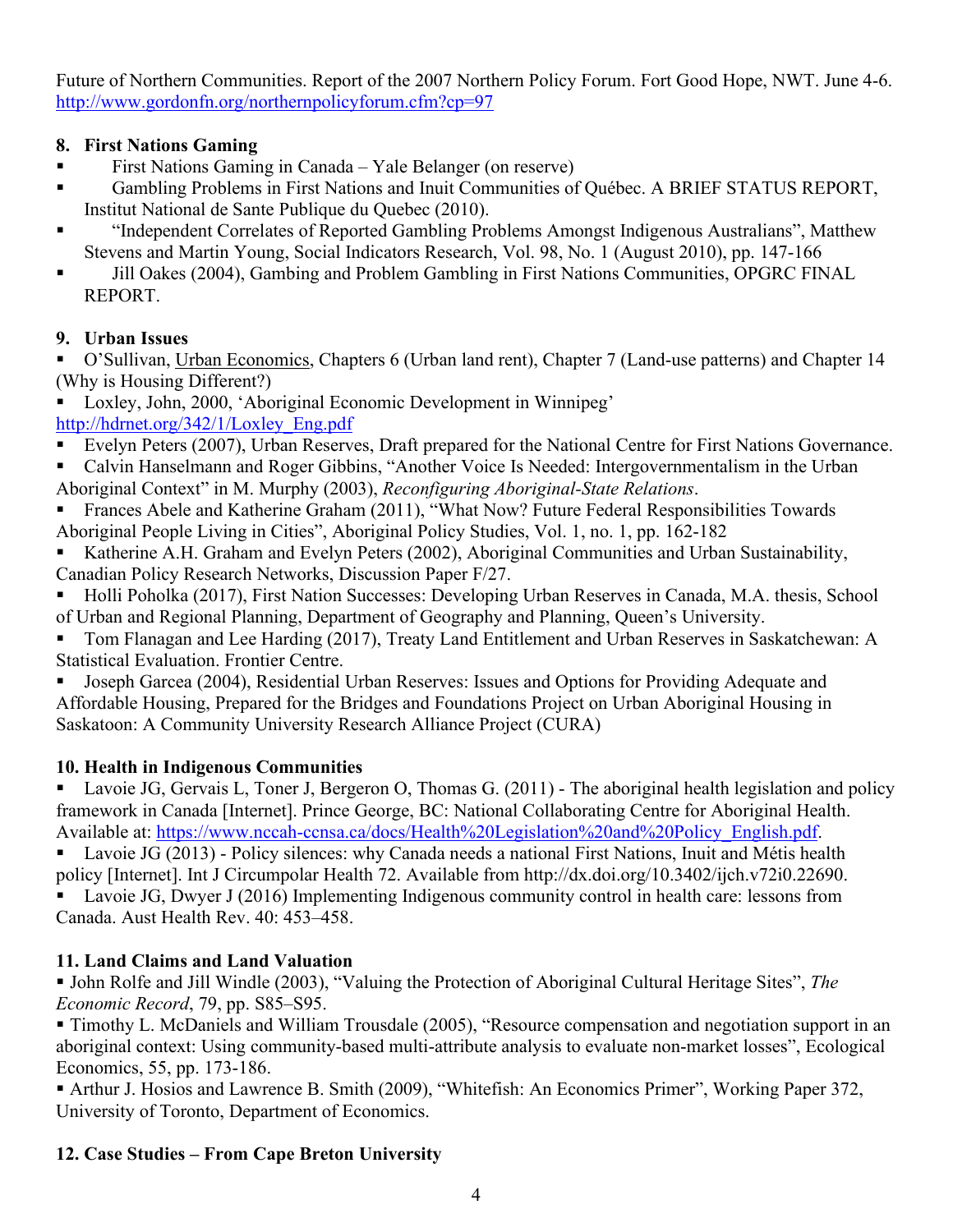- Amaguk Inn (2013) by Danielle Pottle employee training and retention in an Inuit business
- Westbank First Nation Certificates of Possession (2013) by Tamara Young land, CPs, and community development in a First Nation.
- To Trust or Not to Trust (2014) by Jan Bearclaw community engagement with a First Nation Trust
- Integral Geomatics (2015) by Ken Medd increasing human resource capacity in a Metis start-up
- Salmon n' Bannock (2015) by Katie K. MacLeod local food and operations in a First Nation restaurant

Blue Sky Indigenous Nation Community Trust (2015) by Jan Bearclaw - appointing trustees, conflict of interest in a First Nation Trust

 Ethical Aboriginal Cultural Tourism (2015) by Katie K. MacLeod - responding to media reports of inappropriate behaviour at burial grounds

- Moonlight Works (2015) by Katie K. MacLeod registering an Aboriginal business and taxation
- Stk'emlupsemc Te Secwepemc Nation and the New Afton Mine (2015) by Angelique Slade Shantz -
- collaborative approaches and participation agreements in mining

 Developmental Financing for Aboriginal Businesses (2015) by Marcia Nickerson - the changing roles of the National Aboriginal Capital Corporation Association and Aboriginal Financial Institutions

> *\* Some topics may not be covered due to time constraints* \**Tests will cover all material in assigned chapters, unless otherwise stated.*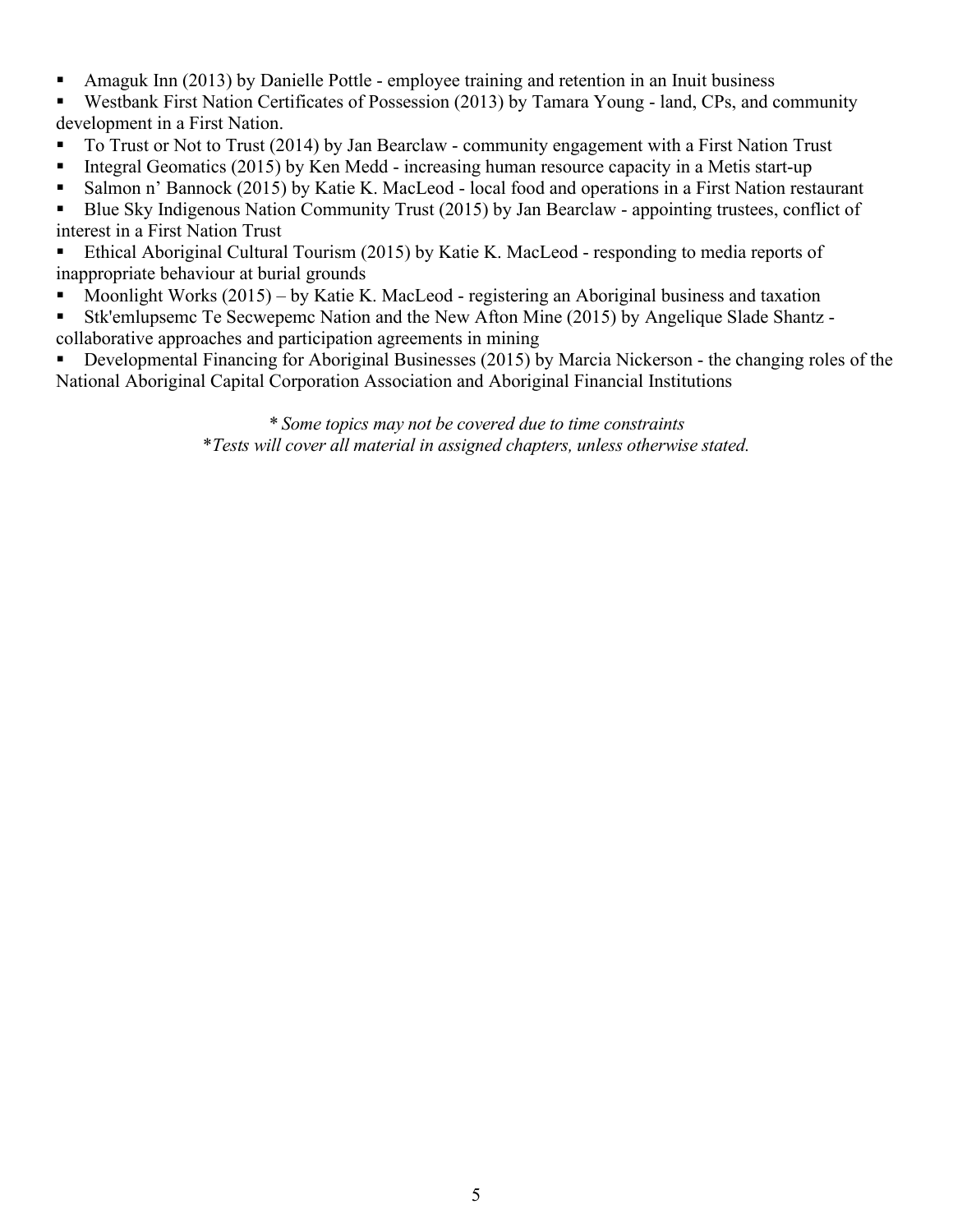### **Important Notices (Posted on Nexus)**

1. When it is necessary to cancel a class due to exceptional circumstances, I will make every effort to inform students via uwinnipeg email, as well as the Departmental Assistant and Chair/Dean so that class cancellation forms can be posted outside classrooms.

2. Students are reminded that they have a responsibility to regularly check their uwinnipeg e-mail addresses to ensure timely receipt of correspondence from the University and/or their course instructors.

3. Please note that withdrawing before the voluntary withdrawal date does not necessarily result in a fee refund.

4. The first day of class is September 9, 2019. The last regularly-scheduled class will be held on December 2, 2019. A make-up class for the missed November 11 (Remembrance Day) class will be held on December 3, 2019 (at the same time as our usual lecture). The exam period is December 5-19, 2019.

5. Avoiding Academic and Non-academic Misconduct. Students are encouraged to familiarize themselves with the Academic Regulations and Policies found in the University Academic Calendar at: [https://uwinnipeg.ca/academics/calendar/docs/regulationsandpolicies.pdf.](https://uwinnipeg.ca/academics/calendar/docs/regulationsandpolicies.pdf) Particular attention should be given to subsections 8 (Student Discipline), 9 (Senate Appeals), and 10 (Grade Appeals). Please note, in particular, the subsection of Student Discipline pertaining to plagiarism and other forms of cheating.

Detailed information can be found at the following:

• Academic Misconduct Policy and Procedures: [https://www.uwinnipeg.ca/institutional](https://www.uwinnipeg.ca/institutional-analysis/docs/policies/academic-misconduct-policy.pdf)[analysis/docs/policies/academic-misconduct-policy.pdf](https://www.uwinnipeg.ca/institutional-analysis/docs/policies/academic-misconduct-policy.pdf) and [https://www.uwinnipeg.ca/institutional](https://www.uwinnipeg.ca/institutional-analysis/docs/policies/academic-misconduct-procedures.pdf)[analysis/docs/policies/academic-misconduct-procedures.pdf](https://www.uwinnipeg.ca/institutional-analysis/docs/policies/academic-misconduct-procedures.pdf)

• Non-Academic Misconduct Policy and Procedures: [https://www.uwinnipeg.ca/institutional](https://www.uwinnipeg.ca/institutional-analysis/docs/student-non-academic-misconduct-policy.pdf)[analysis/docs/student-non-academic-misconduct-policy.pdf](https://www.uwinnipeg.ca/institutional-analysis/docs/student-non-academic-misconduct-policy.pdf) and [https://www.uwinnipeg.ca/institutional](https://www.uwinnipeg.ca/institutional-analysis/docs/student-non-academic-misconduct-procedures.pdf)[analysis/docs/student-non-academic-misconduct-procedures.pdf](https://www.uwinnipeg.ca/institutional-analysis/docs/student-non-academic-misconduct-procedures.pdf)

6. Misuse of Filesharing Sites. Uploading essays and other assignments to essay vendor or trader sites (filesharing sites that are known providers of essays for use by others who submit them to instructors as their own work) involves "aiding and abetting" plagiarism. Students who do this can be charged with Academic Misconduct.

7. Avoiding Copyright Violation. Course materials are owned by the instructor who developed them. Examples of such materials are course outlines, assignment descriptions, lecture notes, test questions, and presentation slides. Students who upload these materials to filesharing sites, or in any other way share these materials with others outside the class without prior permission of the instructor/presenter, are in violation of copyright law and University policy. Students must also seek prior permission of the instructor /presenter before photographing or recording slides, presentations, lectures, and notes on the board.

8. Research Ethics. Students conducting research interviews, focus groups, surveys, or any other method of collecting data from any person, including a family member, must obtain research ethics approval before commencing data collection. Exceptions are research activities done in class as a learning exercise. For submission requirements and deadlines, see [http://www.uwinnipeg.ca/research/human-ethics.html.](http://www.uwinnipeg.ca/research/human-ethics.html)

9. All assignments and the paper due in this course must be type-written.

10. You may be asked for identification during tests and the final examination. Only non-programmable calculators are allowed during tests and the final examination.